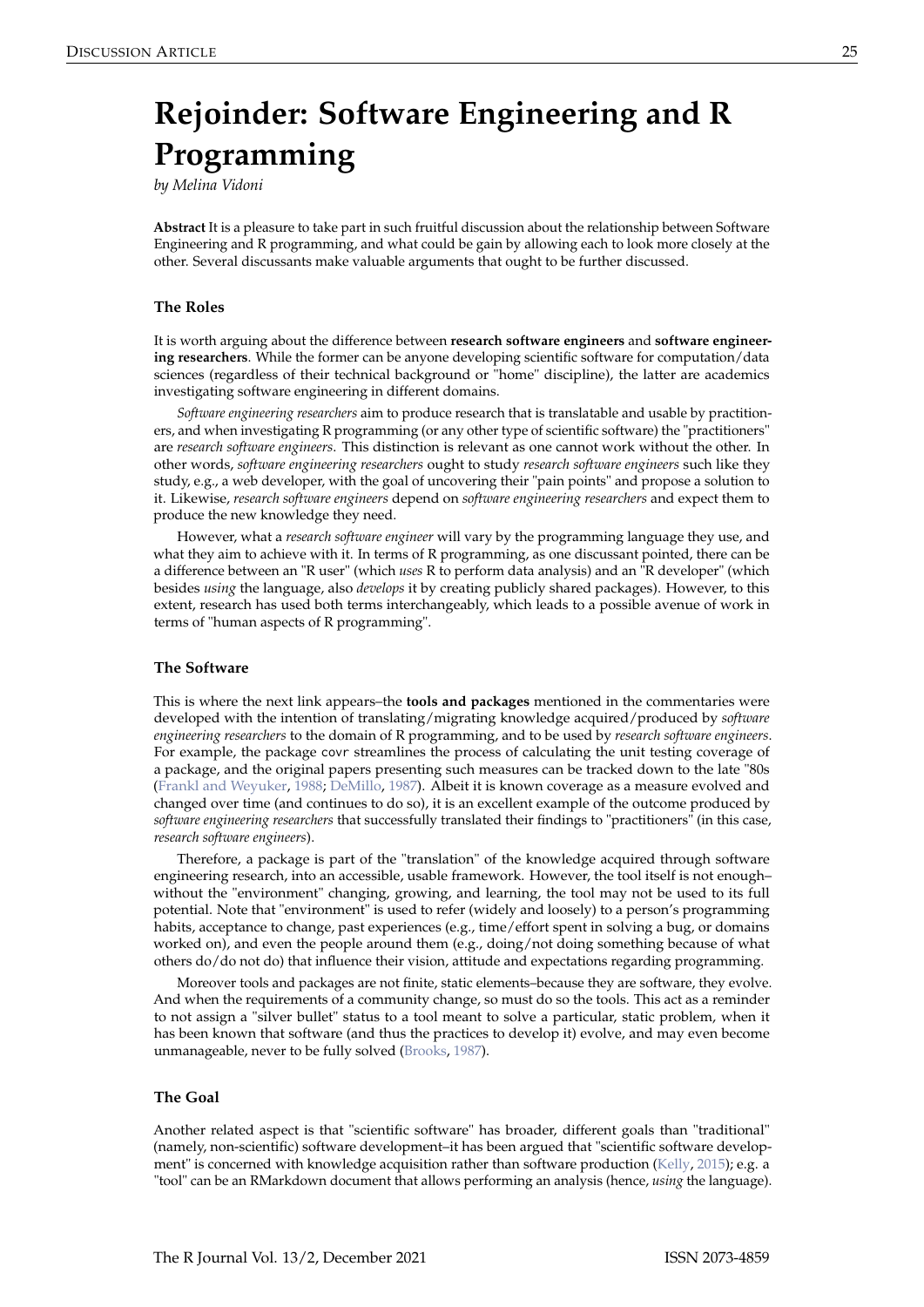<span id="page-1-6"></span>Thus, what "software engineering practices" mean for "scientific software" remains ambiguous, and some authors have argued that the "gap" between software engineering and scientific programming threatens the production of reliable scientific results [\(Storer,](#page-2-2) [2017\)](#page-2-2). The following are some example questions meant to illustrate how these other aspects of "scientific software" may still be related to software engineering practices:

*Could text in a literate programming file be considered documentation? Is scripting subjected to code-smell practices like incorrect naming or code reuse? Does self-admitted technical debt exists in literate/scripting programming? What is the usability of a literate programming document? Should analytical scripts be meant for reuse?*

The original article was intended to highlight some of the efforts made by *software engineering researchers* to bridge this gap of software engineering knowledge for "scientific programming". Nonetheless, *software engineering researchers* have perhaps focused more strongly on R packages because of their similarities to their current research (namely, "traditional software" development), thus making the translation of knowledge slightly more straightforward. Approaching other aspects, paradigms, tools and process of "scientific software" development still remains a gap on research that should be further studied.

#### **The Community**

The **community** is the next link in this chain–they motivate *software engineering researchers*" investigations, are the subjects, and the beneficiaries. Yet many times, they can also be the cause of their own "pain points". For example, research has shown that although StackOverflow is nowadays a staple for any programmer, many solutions derived from it can be outright insecure [\(Rahman et al.,](#page-2-3) [2019;](#page-2-3) [Fischer et al.,](#page-1-4) [2017;](#page-1-4) [Acar et al.,](#page-1-5) [2016\)](#page-1-5), have poor quality and code smells [\(Zhang et al.,](#page-2-4) [2018;](#page-2-4) [Meldrum](#page-2-5) [et al.,](#page-2-5) [2020\)](#page-2-5), be outdated [\(Zhang,](#page-2-6) [2020;](#page-2-6) [Zerouali et al.,](#page-2-7) [2021\)](#page-2-7), or have low performance [\(Toro,](#page-2-8) [2021\)](#page-2-8), among others. This is but a facet of the concept of "there is no silver bullet" [\(Brooks,](#page-1-2) [1987\)](#page-1-2), and the only way of solving such situation (partially, and temporarily) is to look at it from multiple points of views. This action is what the original paper aimed to highlight.

### **Final words**

In the end, the differences between *software engineering researchers* and *research software engineers* are blurry, and the translation of concepts from "traditional software" development/research to "scientific software" development/research may not be as straightforward as both groups of stakeholders consider. However, for the R community to continue evolving, both can (and should) work together and learn from the other.

## **Bibliography**

- <span id="page-1-5"></span>Y. Acar, M. Backes, S. Fahl, D. Kim, M. L. Mazurek, and C. Stransky. You get where you're looking for: The impact of information sources on code security. In *2016 IEEE Symposium on Security and Privacy (SP)*, pages 289–305, 2016. doi: 10.1109/SP.2016.25. [[p26\]](#page-1-6)
- <span id="page-1-2"></span>F. Brooks, Jr. No silver bullet essence and accidents of software engineering. *IEEE Computer*, 20:10–19, 04 1987. doi: 10.1109/MC.1987.1663532. [[p25,](#page-0-0) [26\]](#page-1-6)
- <span id="page-1-3"></span>D. Cordes and M. Brown. The literate-programming paradigm. *Computer*, 24(6):52–61, 1991. doi: 10.1109/2.86838.  $[p26]$  $[p26]$
- <span id="page-1-1"></span>R. A. DeMillo. *Software Testing and Evaluation*. Menlo Park, Calif Benjamin/Cummings Pub. Co, 1987. ISBN 978-0-8053-2535-5. [[p25\]](#page-0-0)
- <span id="page-1-4"></span>F. Fischer, K. Böttinger, H. Xiao, C. Stransky, Y. Acar, M. Backes, and S. Fahl. Stack overflow considered harmful? the impact of copy amp;paste on android application security. In *2017 IEEE Symposium on Security and Privacy (SP)*, pages 121–136, 2017. doi: 10.1109/SP.2017.31. [[p26\]](#page-1-6)
- <span id="page-1-0"></span>P. Frankl and E. Weyuker. An applicable family of data flow testing criteria. *IEEE Transactions on Software Engineering*, 14(10):1483–1498, 1988. doi: 10.1109/32.6194. [[p25\]](#page-0-0)